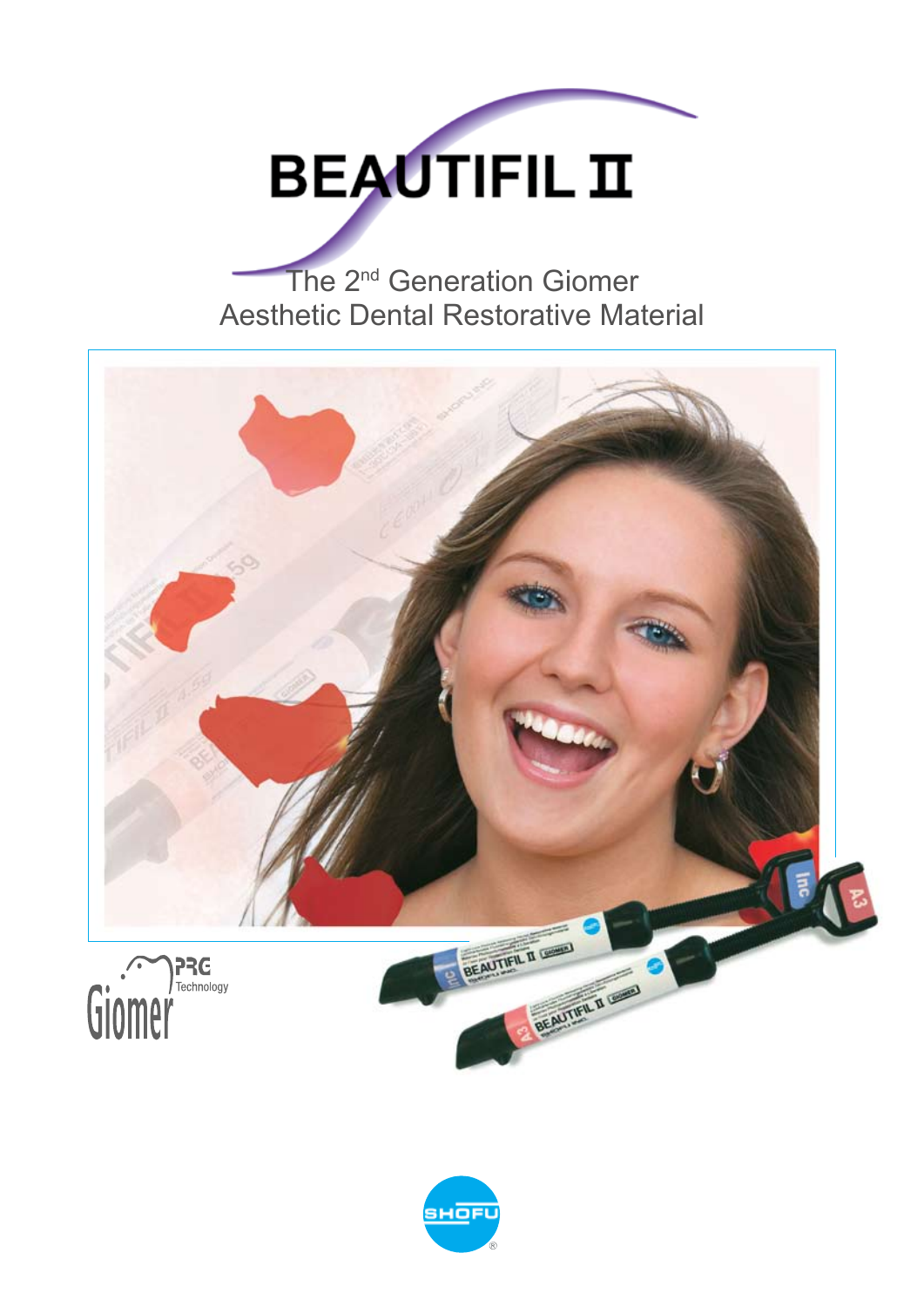



**BEAUTIFIL II** the 2<sup>nd</sup> generation Giomer light-cure fluoride releasing direct aesthetic restorative material was developed using S-PRG Technology (Surface Pre-Reacted Glassionomer) to provide superior aesthetics with excellent shade match, enhanced handling characteristics and anti-plaque effect while maintaining strength and durability.

## **Created for …**

#### *Direct restorations that require optimum aesthetics and biocompatibility such as*

- *• Direct cosmetic tooth modifications*
- *• Restoration of Class III, IV, and V cavities*
- *• Restoration of cervical erosion and root caries*
- *• Restoration of Class I and selective Class II cavities*
- *• Repair of fractured incisal edges*
- *• Laminate veneers and core build-up*

*Confidence starts here...*













*Photographs courtesy of Dr. Sushil Koirala*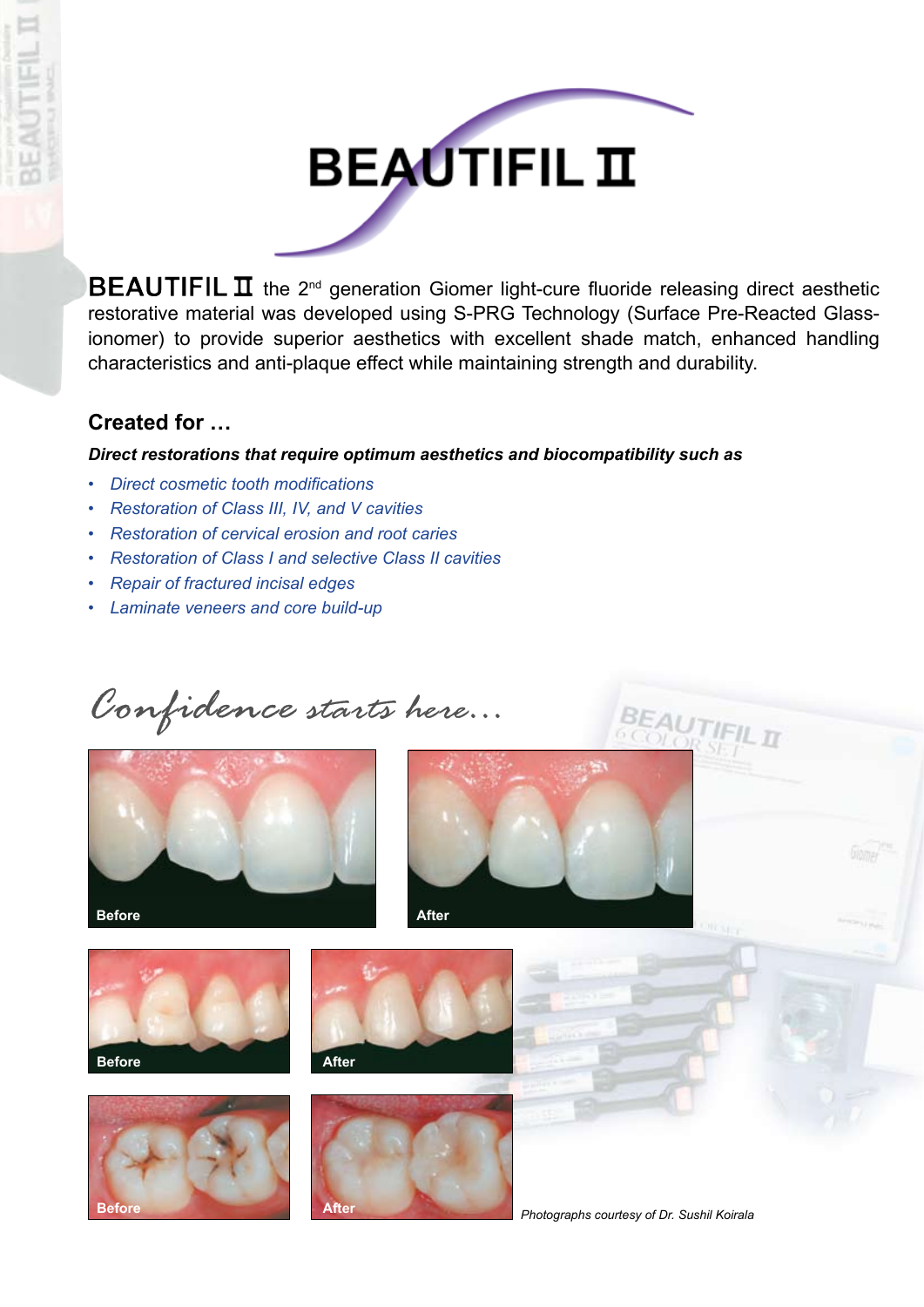## **Predictable Aesthetics**

#### *Create Indistinguishable restorations with optical characteristics of natural teeth…*

The BEAUTIFIL II filler structure has been developed to simulate the internal structure of natural teeth with ideal light transmission and optical characteristics.

The moderate translucency and light transmission of enamel combined with the light-diffusion of dentin offers predictable aesthetics with a close shade match to natural teeth.









#### *Versatility…*

Excellent natural shade reproduction can be achieved with a chameleon effect, using a single shade that blends well with surrounding teeth making the restoration undetectable. In aesthetically demanding cases additional shades can be used to achieve exceptional results.

#### *Shades…*

#### **BEAUTIFIL**  $\Pi$  is available in 14 shades –

A1, A2, A3, A3.5, A4, B1, B2, B3, C2, C3, Inc, BW and Opacious Dentin shades (A2O, A3O)

#### *Recommended Use of Shades*

**Universal shades –** A1, A2, A3, A3.5, A4, B1, B2, C2 Designed specially for the single shade restorative technique

**Opacious Dentin shades – A2O, A3O** Specially created for restoration with layering technique using multiple shades

**Enamel shade – Inc** Unique Incisal shade with high translucency for aesthetically demanding cases

**Bleach White shade – BW** Ideal for restoring bleached teeth



*The shade guide is made with actual Beautifil II material and uniquely designed to simulate the thickness of natural teeth to ensure a precise shade match.*

#### *Fluorescence close to natural teeth*



*Exceptional Radiopacity 1.7 times of Enamel and 3 times higher than Dentin*



*Shade Stability Negligible difference in shade before and after curing*

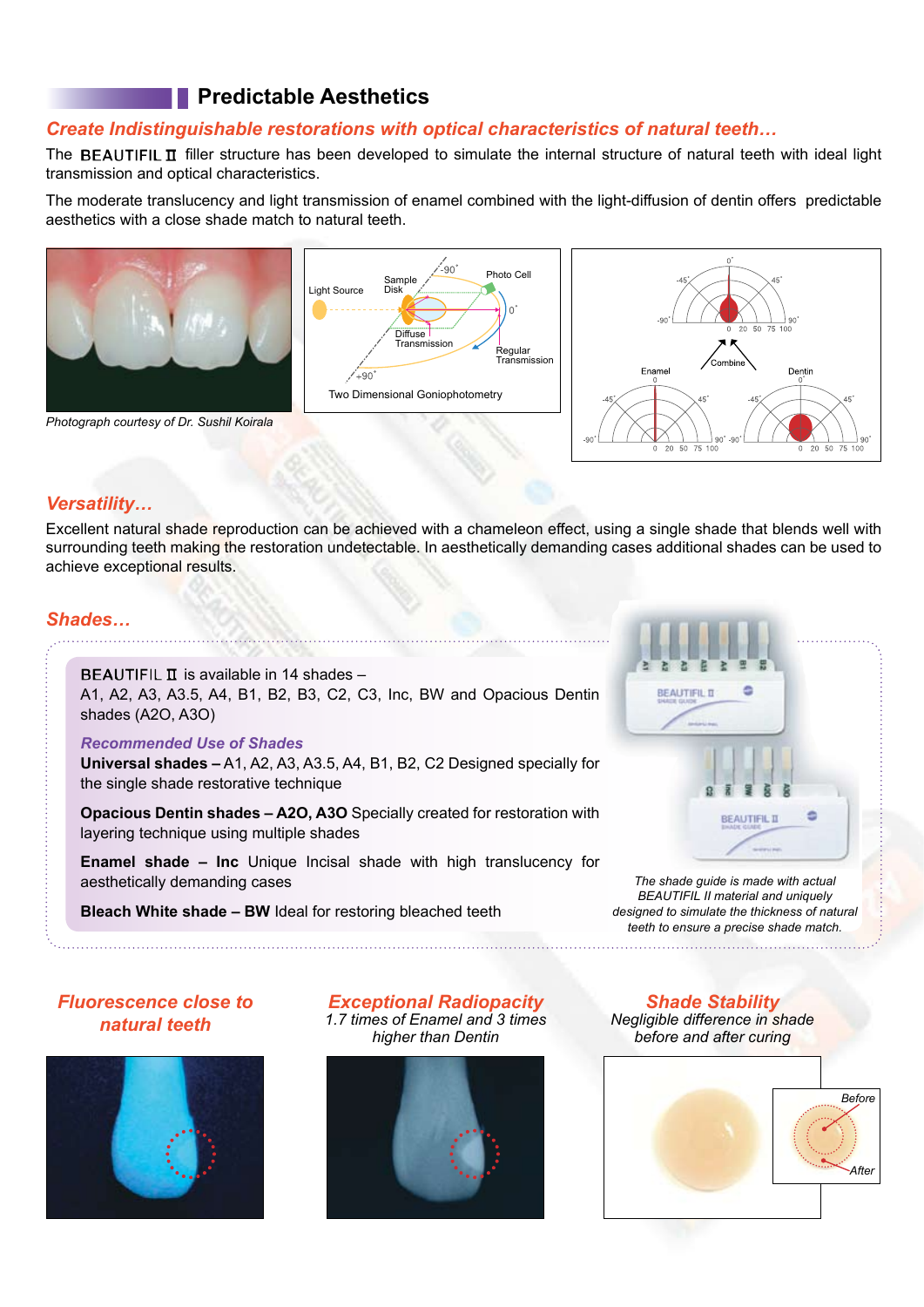### **Particle Deptimum Polishability**

In addition to the S-PRG fillers discrete nano fillers (10~20nm) have been included in the filler structure of **BEAUTIFIL II** to obtain a filler load of 83.3 wt% for fast and easy polishing with an outstanding surface lustre which retains over time.

## *Outstanding Handling Characteristics*

Excellent handling has been achieved with the inclusion of nano particles making BEAUTIFIL  $\overline{\mathbf{u}}$  a user-friendly material that is easy to sculpt with no slump, non-sticky and wets preparation well with good thixotropic qualities.

The "One Touch Cap" of the syringe has been enhanced for easy dispensing and delivery during build-up of restoration.



## **Anti-Plaque Effect**

On the surface of a tooth restored using BEAUTIFIL  $\pi$  a "material film" layer is formed by saliva that is reported to minimize plaque adhesion and inhibit bacterial colonization.

Although this "material film" layer may be removed by brushing, subsequent layers are reproduced by saliva therefore S-PRG filler has a function of inhibiting plaque accumulation.



**BEAUTIFIL II** (with S-PRG filler) sporadic plaque formation



Conventional Composite Resin (with no S-PRG filler) proliferated plaque formation

## **Dependable Strength and Durability**

The internal structure of BEAUTIFIL  $\pi$  with a high filler load ensures long-term stability under rigorous intra-oral conditions combined with high flexural strength for universal application.

## **Physical Properties**

| • Fluoride Release & Recharge  Yes |  |
|------------------------------------|--|
|------------------------------------|--|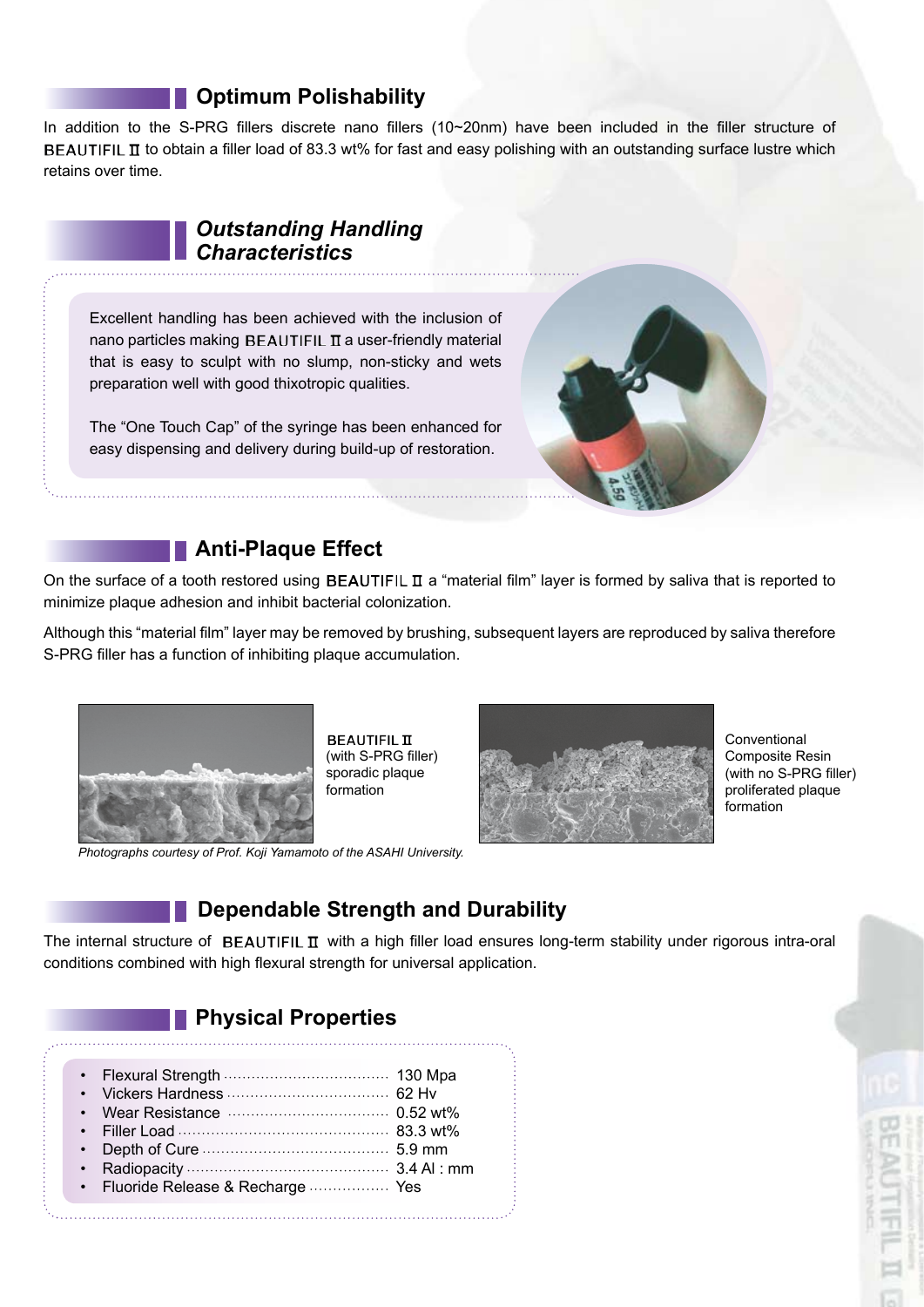# **"Giomer Concept"**

**Microscopic Technology [Particle Size Control]**

Based on the PRG (Pre-Reacted Glass-ionomer) technology where a stable phase of glassionomer is formed to incorporate added benefits such as fluoride release and recharge to the restorative material without causing material degradation.

Multi-Functional Glass Properties

- Same hardness as enamel
- High radiopacity, low refractive index
- High water resistance without dissolution

**Acid-Reactive Fluoride Containing Glass**

## **S-PRG TECHNOLOGY**

Glass-ionomer reaction on the surface only

**Poly Acid Liquid**



- Maintaining the property of multifunctional glass
- High level of radiopacity
- Properties of glass-ionomer
	- Fluoride release and recharge
	- Biocompatibility
- Long term clinical stability
- Shade conformity (optical property) Aesthetics close to natural teeth
- Resistance to wear of posterior teeth
- Anti-plaque effect



#### **Significant Fluoride Release & Recharge**

S-PRG Filler (Surface Pre-Reacted Glass-ionomer) contains a stable phase of glass-ionomer with the ability to release and recharge fluoride responding to the concentration of fluoride in the mouth while maintaining the strength and stability of a composite resin.